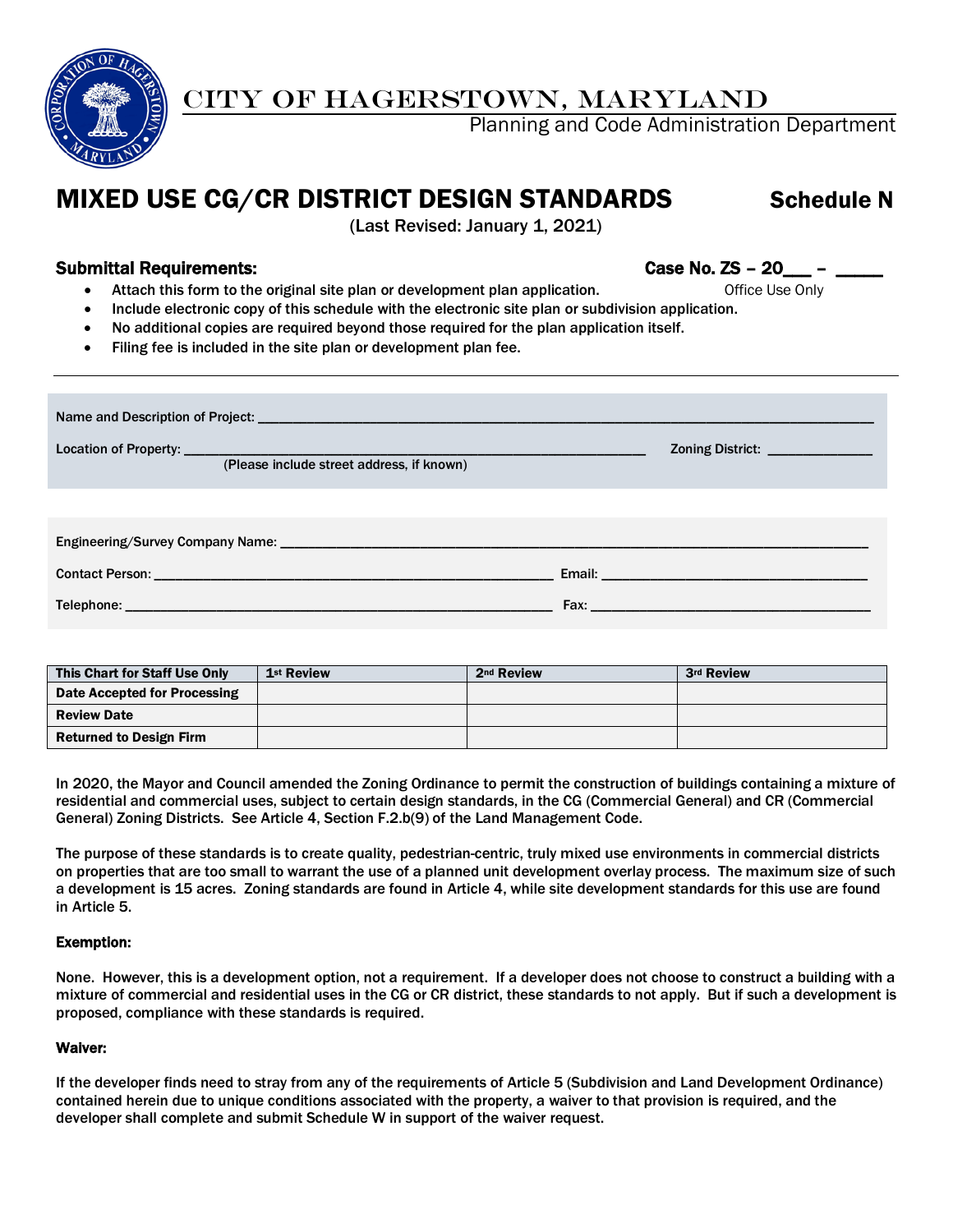Instructions to Engineer/Surveyor: In the column marked "Engineer/Surveyor," identify each page which the required item appears on the plan. For items that appear on each page of the plan, use "All." If the item is not applicable, address as not applicable in a note on the plan and reference the page of the plan on which the note appears in the column below. Only addressing the issue as "not applicable" in this checklist is insufficient.

| <b>LMC</b><br><b>Section</b> | <b>Ordinance Requirements</b>                                                                                                                                                                                                                                                                                                                                                                                                                                                                                                                                                                                                                                                                                                                                                                                                                                                                                                                                                                                                                 | Engineer/<br><b>Surveyor</b> | 1st Review | 2 <sup>nd</sup> Review | 3rd Review | <b>Review Key</b><br>$\checkmark$ = 0K<br>$0 = Incomplete$<br>$N/A$ = Not Applicable                                                                                                                                                                                                                                                                                           |
|------------------------------|-----------------------------------------------------------------------------------------------------------------------------------------------------------------------------------------------------------------------------------------------------------------------------------------------------------------------------------------------------------------------------------------------------------------------------------------------------------------------------------------------------------------------------------------------------------------------------------------------------------------------------------------------------------------------------------------------------------------------------------------------------------------------------------------------------------------------------------------------------------------------------------------------------------------------------------------------------------------------------------------------------------------------------------------------|------------------------------|------------|------------------------|------------|--------------------------------------------------------------------------------------------------------------------------------------------------------------------------------------------------------------------------------------------------------------------------------------------------------------------------------------------------------------------------------|
| 4.7                          | Zoning: CG or CR (not applicable in other districts).                                                                                                                                                                                                                                                                                                                                                                                                                                                                                                                                                                                                                                                                                                                                                                                                                                                                                                                                                                                         |                              |            |                        |            |                                                                                                                                                                                                                                                                                                                                                                                |
| 4.F.2.b(9)(a)                | The land on which a mixed use building (or buildings) is<br>proposed shall not exceed 15 acres in area, including<br>all lands within the legal description of the property, as<br>it existed April 24, 2020.                                                                                                                                                                                                                                                                                                                                                                                                                                                                                                                                                                                                                                                                                                                                                                                                                                 |                              |            |                        |            |                                                                                                                                                                                                                                                                                                                                                                                |
| 4.F.2.b(9)(b)                | Commercial uses shall be located on all at-grade floors,<br>however no dwelling shall be located on a floor below a<br>non-residential use.                                                                                                                                                                                                                                                                                                                                                                                                                                                                                                                                                                                                                                                                                                                                                                                                                                                                                                   |                              |            |                        |            | Provide note in zoning<br>notes.                                                                                                                                                                                                                                                                                                                                               |
| 4.F.2.b(9)(c)                | Uses of at-grade floor space shall be limited to, and<br>contain at least two of the following: Restaurants,<br>Fitness and Recreational Sports Centers, Administrative<br>Support Services, Ambulatory Healthcare Facilities (with<br>the exception of outpatient substance abuse centers),<br>Banks, Savings Institutions and Credit Unions, Drinking<br>Places and Brewpubs, Distillery Pubs and Wine Pubs,<br>Dry Cleaning and Laundry Services, Hair, Nail and Skin<br>Care Stores, Ear Piercing Services, Hair Replacement<br>Services, Tattoo Parlors, Permanent Makeup Salons,<br>Dog Grooming Establishments and Tanning Salons,<br>Retail and Wholesale Trade (excluding auto and other<br>motor vehicle dealers, gasoline sales and adult<br>businesses, and in the CG District, no single unit shall<br>exceed 75,000 square feet), Live-Work Spaces(provided<br>that the residential portion of the space is located<br>above the work space and the work use is among those<br>cited in this list), and Child day care centers. |                              |            |                        |            | Initial occupants of<br>space and future<br>occupants are not likely<br>to be known at site plan<br>stage. Add this list to<br>the zoning notes as the<br>list of permitted uses in<br>this development.<br>Only those uses listed<br>shall be permitted in<br>mixed-use buildings<br>regardless of whether<br>other uses are listed as<br>a permitted use in the<br>district. |
| 4.F.2.b(9)(d)                | Permitted accessory uses of residential units shall be<br>consistent with Section F.2.d, as applicable.                                                                                                                                                                                                                                                                                                                                                                                                                                                                                                                                                                                                                                                                                                                                                                                                                                                                                                                                       |                              |            |                        |            | Note in zoning notes.                                                                                                                                                                                                                                                                                                                                                          |
| 4.F.2.b(9)(e)                | The sketch plan was required to include generalized<br>concepts for the appearance of the proposed building.                                                                                                                                                                                                                                                                                                                                                                                                                                                                                                                                                                                                                                                                                                                                                                                                                                                                                                                                  |                              |            |                        |            | Addressed at sketch<br>plan phase.                                                                                                                                                                                                                                                                                                                                             |
| 4.F.2.b(9)(f)                | Building is no less than three complete stories in height.                                                                                                                                                                                                                                                                                                                                                                                                                                                                                                                                                                                                                                                                                                                                                                                                                                                                                                                                                                                    |                              |            |                        |            |                                                                                                                                                                                                                                                                                                                                                                                |
| 4.F.2.b(9)(g)                | Parking shall be in accordance with Article 4, Section O<br>for all uses, residential and commercial.                                                                                                                                                                                                                                                                                                                                                                                                                                                                                                                                                                                                                                                                                                                                                                                                                                                                                                                                         |                              |            |                        |            | Eligible for BZA<br>variances if justified.                                                                                                                                                                                                                                                                                                                                    |
| 5.1.11.a                     | The building(s) shall be adjacent to and oriented<br>towards an exterior public street, or line both sides of a<br>site's principal interior driveway.                                                                                                                                                                                                                                                                                                                                                                                                                                                                                                                                                                                                                                                                                                                                                                                                                                                                                        |                              |            |                        |            | See text for more<br>details and exceptions.                                                                                                                                                                                                                                                                                                                                   |
| 5.I.11.b                     | The residential areas of the building(s) shall have a<br>separate entrance (or entrances) from the ground level<br>commercial uses.                                                                                                                                                                                                                                                                                                                                                                                                                                                                                                                                                                                                                                                                                                                                                                                                                                                                                                           |                              |            |                        |            |                                                                                                                                                                                                                                                                                                                                                                                |
| 5.I.11.c                     | A minimum of two-hundred (200) square feet of open<br>space and/or balcony area shall be provided per unit.<br>This shall be in addition to whatever normal open use<br>areas that would have otherwise been designed for the<br>building's ground level commercial uses. This open<br>space may be a mixture of green scape and amenity-<br>providing hardscape areas subject to the Planning<br>Commission's determination that the proposed design<br>meets the intent of this subsection to provide outdoor<br>living area and recreational opportunities for residents<br>of the building(s).                                                                                                                                                                                                                                                                                                                                                                                                                                            |                              |            |                        |            | Provide calculations in<br>the zoning notes of the<br>site plan.                                                                                                                                                                                                                                                                                                               |